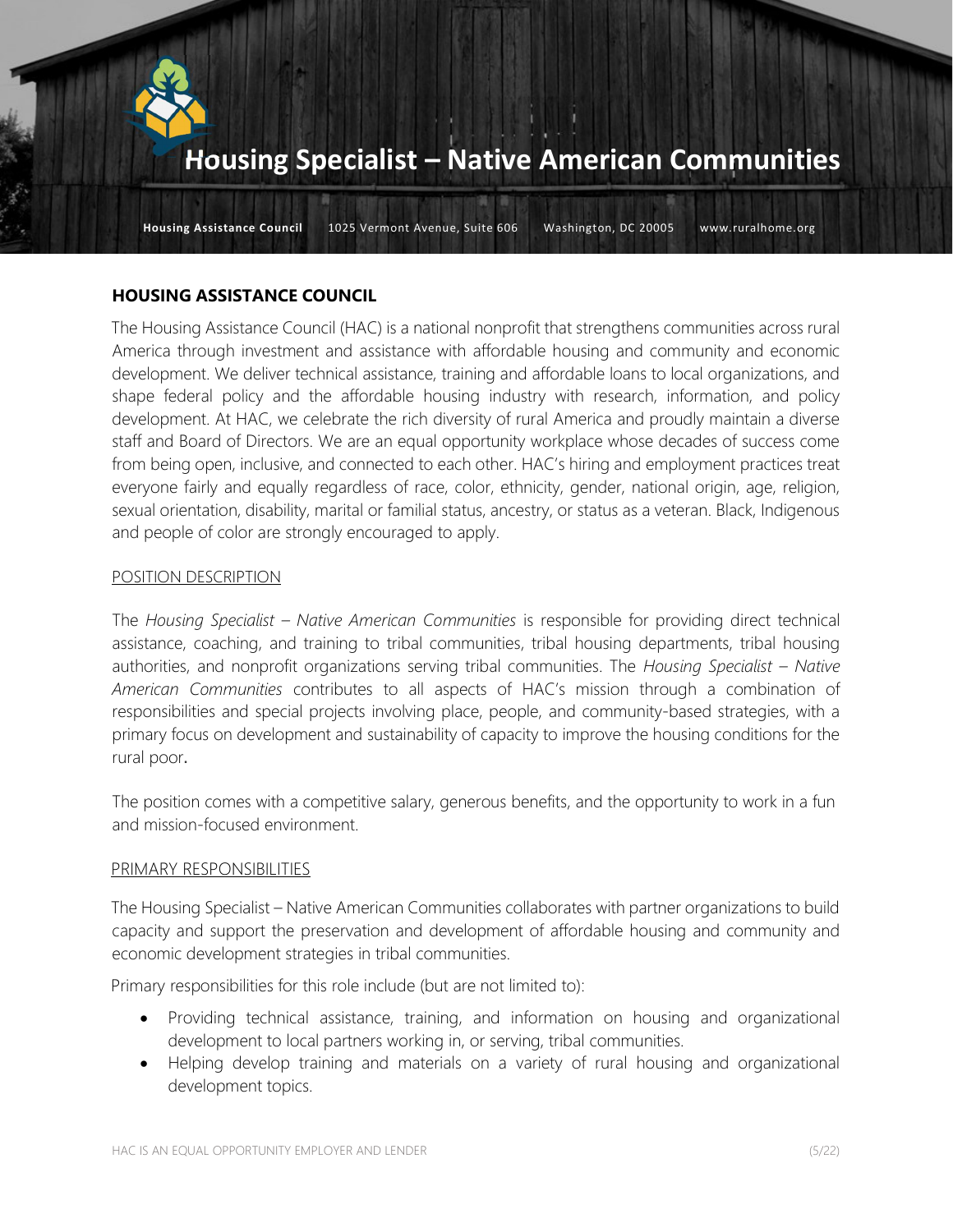- Monitoring housing needs and activities of specifically assigned communities and/or organizations.
- Developing workplans that deliver technical assistance and training and monitor progress in achieving stated goals.
- Communicating information with agencies, organizations, and state and local officials on rural housing policy and program implementation.
- Serving as a liaison between local entities and governmental agencies in efforts to secure funds and other assistance, including assisting in the development of applications for funding and interpreting the housing needs of local communities to governmental agencies.
- Working together with HAC's other areas of expertise, including research, lending and policy.
- Planning and coordinating work with HAC staff and external partners.

# QUALIFICATIONS

Certain education, knowledge, skills, and abilities for this position is required. Other abilities and experience are preferred.

### Required

- Four years of relevant nonprofit or tribal organization work experience;
- Strong writing and speaking skills, including experience with group facilitation;
- Knowledge of tribal trust land development issues;
- Experience with federal housing programs including ONAP, HOME and CDBG programs and USDA funding programs;
- Strong working knowledge of Microsoft Office, including Word, Excel, Outlook, and PowerPoint.
- Commitment to social justice and interest in rural people and places; and
- A positive attitude and professional, working well under pressure, treating others with respect and consideration regardless of their status or position, accepting ownership of assignments and taking accountability for one's own actions.

# Preferred

- Undergraduate degree in public administration, business, economics, political science, regional planning, sociology, or other related field or equivalent relevant work experience.
- Project management experience specific to affordable housing.
- Experience with Low Income Housing Tax Credits funding and Private Activity Bonds.
- Experience with administering contracts, grant administration, and compliance monitoring.

#### COMPENSATION

HAC offers a competitive compensation package with excellent benefits and growth opportunities. Our generous benefit package includes health insurance; life and other insurance; and a retirement plan with an employer match.

### WORK ENVIRONMENT AND PHYSICAL REQUIREMENTS